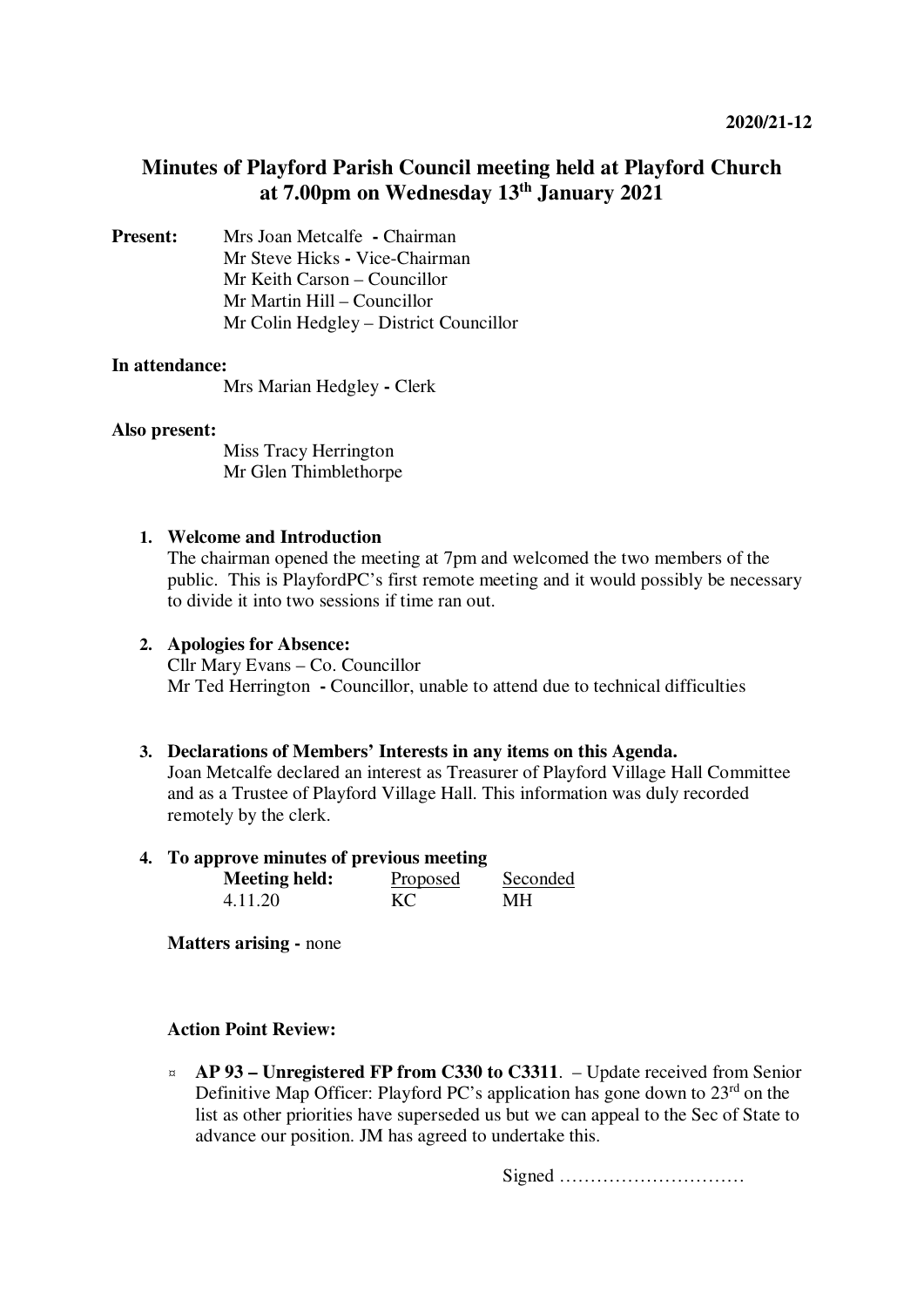- ¤ **AP135 Ongoing problems with FP1–** current wet weather has meant that no progress can be made on any of these paths at the moment. R Fynn flooded its banks at the end of December and several paths were impassable. Work will resume when things have dried out.
- ¤ **AP147 Blocked culvert on LH side of entrance to Village Hall car park.** See under Highways (para 8) for details
- ¤ **AP152 Blue Algae on long pond on FP20 near water meadow** this appears to have resolved itself but a check will be made when weather warms up again.
- ¤ **AP155- Drains on C324 blocked by silt and leaves again** This was cleared in October but still clogs up after heavy rainfall – situation will be monitored.
- $\alpha$  **AP157** Smashed Bridleway Sign at start of FP1 this has been reported to Highways.
- ¤ **AP158 Fallen Willow tree across R.Fynn at bridge on Butts Road** this has been reported to Environment Agency.
- ¤ **AP159 Blocked drain in Church Lane near entrance to FP7**  this has been reported to Highways and passed to street cleaning team.
- ¤ **AP160 Mud , debris etc on Church Lane washed down by heavy rainfall**  this has been inspected by Highways but not deemed necessary to clear it yet and will be dealt with after the next inspection if necessary.

For more details see Action Log appended at end of the Minutes.

## **5. County Councillor's report**:

There was no Co Council report – Cllr Mary Evans was unable to attend as she had 4 other meetings on the same night but asked to be kept updated with any problems at Playford.

## **6. District Councillor's report**

See Cllr Colin Hedgley's full report appended at the end of these minutes. Co-District Clllr Tony Fryatt is currently suffering from Covid-19 and Colin has temporarily taken over his duties as well as his own.

Colin has offered to fund two of the sets of clamps required to fix SIDS equipment to the poles provided by Highways, from his Enabling Budget. This was readily accepted by JM and the clerk will confirm the requirements with Ted Herrington who is leading the project.

Signed ………………………………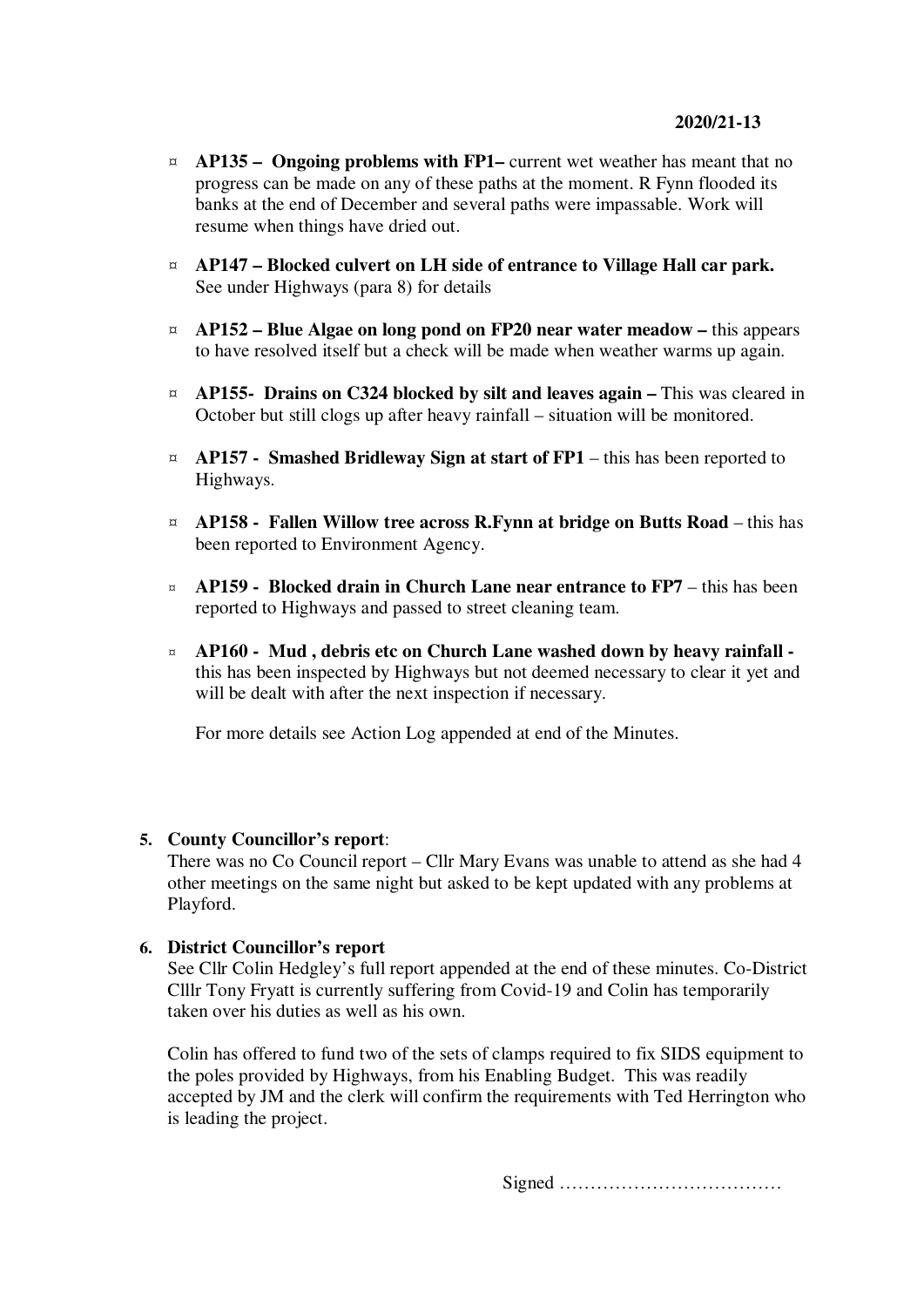## **2020/21-14**

## **7. Finance:**

Reporting & authorisation of cheques/online payments:

| Cheque no. | Payable to      | <b>Reason for payment</b>                        | Amount           |
|------------|-----------------|--------------------------------------------------|------------------|
| Online     | K Carson        | Fence paint etc for playing field                | 20.47            |
| Online     | SL & CL Webber  | Railway sleepers for drain cover & Marker Posts  | 203.98           |
| Online     | Playford Church | Contribution to heating costs at meeting 4.11.20 | 10.00            |
| Online     | K Carson        | Fence repairs, postcrete etc - playing field     | 82.75            |
| Online     | M Hedgley       | November & December salary                       | agreed in budget |

To be paid:

| Online      | SC Norse Ltd | Annual grass/hedge cutting      | 1052.40 |
|-------------|--------------|---------------------------------|---------|
| Online      | John Rovle   | Grant funds for History project | 750.00  |
| Chq no. 820 | HMRC         | O2 Tax                          | 293.80  |

| To be voted on /sanctioned |              |                                                                 |  |
|----------------------------|--------------|-----------------------------------------------------------------|--|
| Quote:                     | SC Norse Ltd | Digging out ditch betw Butts Road/playing field $\pm 310 + VAT$ |  |

All of above payments were proposed by JM and seconded by KC.

### Bank Balances:

| Current a/c $£7292.86$ |          |
|------------------------|----------|
| NS&I                   | £3403.14 |

NS&I Savings interest was due to be received on 1.1.21 but has yet to be advised. The Clerk/RFO would like to close this account and have the balance transferred to the main current account at Barclays or to a separate holding account with Barclays as interest rates are negligible at the moment and it is always difficult to get a statement of this account in time for the annual audit at the end of the accounting period because of the way NS&I works. Clerk will investigate the possibility with Barclays Bank.

Budget for 2020/21 –the budget was discussed, commented on and a couple of adjustments made but found to be in order.

Precept for 2021 – this was discussed by councillors - the clerk recommended a rise in the Precept of £1500 to accommodate the forecast budget for 2021-22 and to allow for an increase in the dwindling reserve funds. Expenditure based on current year's figures was likely to be £8838 and allowing for an increase in prices would take it to above £9000. Also provision is required to increase the amount of reserve funds to the recommended level of half the annual Precept, to allow for emergencies. JM proposed the increase of £1500 and this was unanimously agreed. Clerk to submit a request for a Precept figure of £9500 for 2021.

Application for ES Community Partnership grant for a replacement Oak Tree for the playing field. This was agreed by email and submitted in December 2020 to meet the deadline for applications. All unanimously in favour. £100 was requested and the decision should be made towards the end of January.

Signed …………………………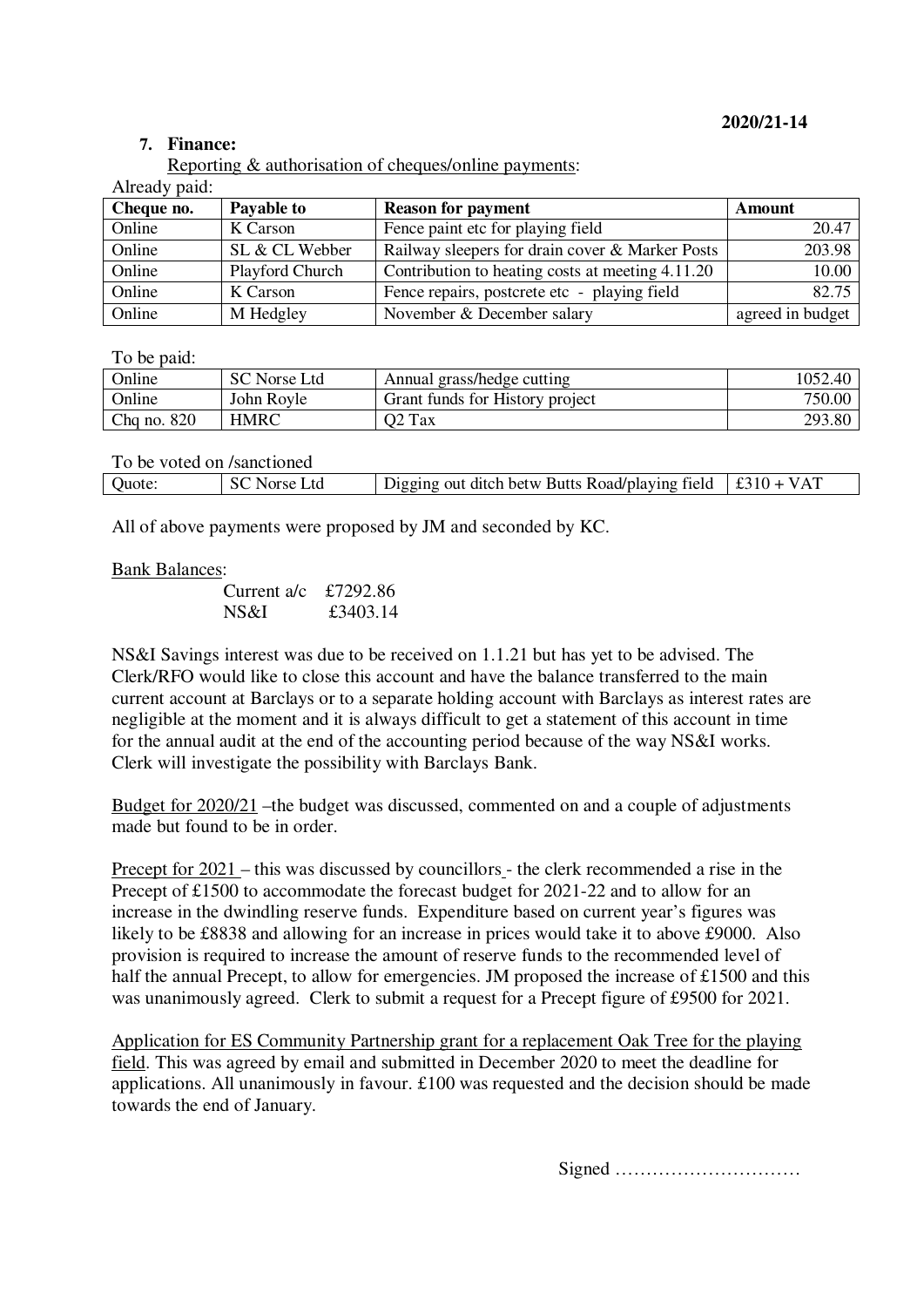# **8. Highways**

- Maintenance of drain at entrance to Village Hall car park The new wooden drain cover seems to be working well and preventing mud and debris from clogging up the drain. SC Norse has been contracted to clear the ditch further back from the drainpipe and to dig it out deeper along the length of the road in front of the playing field – Clerk to ascertain when this will be carried out.
- SIDS equipment: Cllr Colin Hedgley has offered to fund two of the clamps required to fix the SIDS equipment to the wooden poles which Highways will supply. Locations of four SIDS poles has been agreed with SCC Highways who will fund one of the poles. It is hoped that the SIDS device can be placed in turn on two existing poles currently in use for traffic signs, leaving one pole (costing £190) and one set of brackets (£55 each) to be funded by the PC as SAVID would fund one set of brackets. Clerk to check the situation with Ted Herrington who is leading the project.
- Footpath issues this is covered in Action Points review

## **9. Neighbourhood Plan - update**

Keith Carson has chased Andrew Cann of Planning Direct for an update but as yet has received no reply – he will keep trying.

## **10. Planning Issues**

Stables at Archway Piggeries Ref: DC/19/4843/FUL & DC/20/0560/FUL - Concerns have been raised about the development of this site as certain issues do not appear to have been carried according to the planning permission given. The hedge bordering Butts Road has not been replaced as agreed and the gap has been blocked up with wooden fencing. A permanent bonfire site is in use, burning horse manure and several complaints have been received regarding the acrid smells - this has been reported to the Environment section at ESC. The Clerk has been requested to write to the applicants, asking for clarification regarding development of the site.

## **11. Local Government Boundary Commission for England- Boundary changes.**

No more news of a decision on this as yet and the forthcoming county elections in May may be held back to coincide with the announcement.

## **12. Hiring out playing field for Football Training on Saturday mornings.**

JM has contacted Simon Tricker who would like to run training sessions for 5-7 year olds. This would not be feasible during lockdown as the Village Hall is closed and no facilities available. It is a tricky situation as it is not the same as hiring the whole field as with Wedding receptions. She has suggested that as and when restrictions are lifted, Simon could run sessions on an informal basis without any charge but must be prepared to include other children who may want to join in as this is a public space. SH suggested that parking could be a problem especially if parents and relatives stayed to watch as the car park is often quite busy on a Saturday.

## **13. Memory Box and Virtual Guided Tours – unused funding**

John Royle who is running this scheme will invoice the Parish Council for the grant money allocated to this project from Colin Hedgley's Enabling Budget.

Signed …………………………